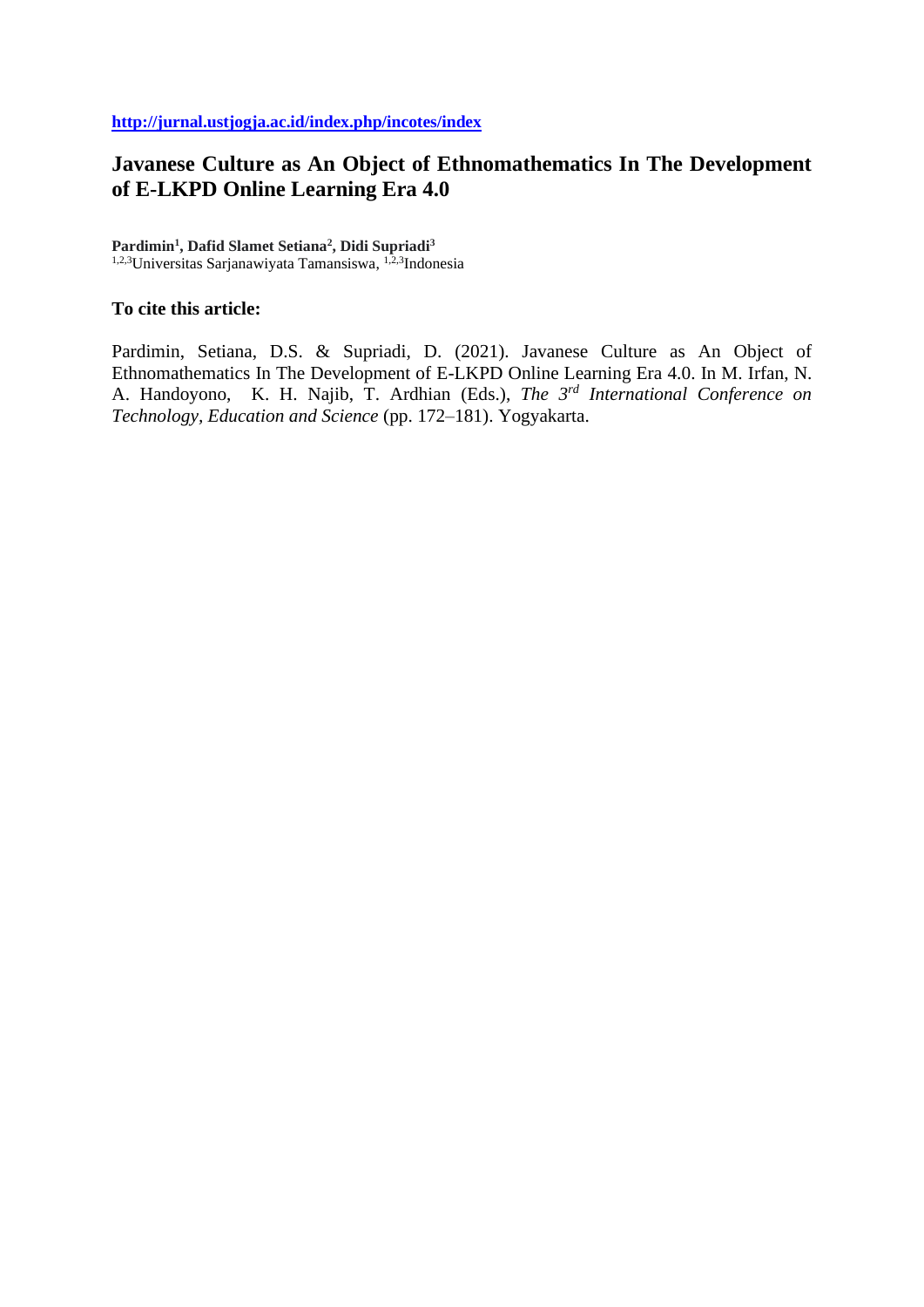ISSN: 978-602-6258-14-4

# **Javanese Culture as An Object of Ethnomathematics In The Development of E-LKPD Online Learning Era 4.0**

**Pardimin<sup>1</sup> , Dafid Slamet Setiana<sup>2</sup> , Didi Supriadi<sup>3</sup> 1,2,3Universitas Sarjanawiyata Tamansiswa1,2,3 , Indonesia <sup>1</sup>[pardimin@ustjogja.ac.id](mailto:dafid.setiana@ustjogja.ac.id)**

| <b>Article Info</b>     | <b>Abstract</b>                                                                                                                                                                                                                                                                                                                                                                                                                                                                                                                                                                                                                                                                                                                |  |  |
|-------------------------|--------------------------------------------------------------------------------------------------------------------------------------------------------------------------------------------------------------------------------------------------------------------------------------------------------------------------------------------------------------------------------------------------------------------------------------------------------------------------------------------------------------------------------------------------------------------------------------------------------------------------------------------------------------------------------------------------------------------------------|--|--|
|                         | Ki Hadjar Dewantara taught the spirit and how to educate Indonesian children                                                                                                                                                                                                                                                                                                                                                                                                                                                                                                                                                                                                                                                   |  |  |
|                         | to become independent human beings. This policy provides convenience in                                                                                                                                                                                                                                                                                                                                                                                                                                                                                                                                                                                                                                                        |  |  |
| <b>Javanese Culture</b> | online learning conditions with all the limitations of space. Various content<br>available in cyberspace allows students to do more online activities. If there is                                                                                                                                                                                                                                                                                                                                                                                                                                                                                                                                                             |  |  |
| Ethnomathematics        | no self-monitoring and awareness, online activities will actually erode the                                                                                                                                                                                                                                                                                                                                                                                                                                                                                                                                                                                                                                                    |  |  |
| E-LKPD                  | values of the nation's noble cultural character. Considering the importance of                                                                                                                                                                                                                                                                                                                                                                                                                                                                                                                                                                                                                                                 |  |  |
| <b>Online Learning</b>  | ethnomathematics to the formation of students' noble cultural characters, a study<br>was conducted that aims to develop an online inquiry learning model based on<br>Javanese Cultural Ethnomathematics in Era 4.0. The research conducted is in                                                                                                                                                                                                                                                                                                                                                                                                                                                                               |  |  |
|                         |                                                                                                                                                                                                                                                                                                                                                                                                                                                                                                                                                                                                                                                                                                                                |  |  |
|                         |                                                                                                                                                                                                                                                                                                                                                                                                                                                                                                                                                                                                                                                                                                                                |  |  |
|                         | the form of research and development which consists of five stages referring to<br>the educational development model of Plomp. The results of the research have<br>been carried out until the first stage, namely field observations, literature studies<br>and FGDs. Field observations were carried out by observing 10 (ten) cultural<br>sites located in the Provinces of the Special Region of Yogyakarta (DIY),<br>Central Java, and East Java. The results of observations and FGDs show that<br>out of ten cultural sites have unique ethnomathematical characteristics, but<br>broadly speaking, ethnomathematical elements related to geometric concepts<br>can be divided into plane geometry and spatial geometry. |  |  |
|                         |                                                                                                                                                                                                                                                                                                                                                                                                                                                                                                                                                                                                                                                                                                                                |  |  |
|                         |                                                                                                                                                                                                                                                                                                                                                                                                                                                                                                                                                                                                                                                                                                                                |  |  |
|                         |                                                                                                                                                                                                                                                                                                                                                                                                                                                                                                                                                                                                                                                                                                                                |  |  |
|                         |                                                                                                                                                                                                                                                                                                                                                                                                                                                                                                                                                                                                                                                                                                                                |  |  |
|                         |                                                                                                                                                                                                                                                                                                                                                                                                                                                                                                                                                                                                                                                                                                                                |  |  |
|                         |                                                                                                                                                                                                                                                                                                                                                                                                                                                                                                                                                                                                                                                                                                                                |  |  |
|                         |                                                                                                                                                                                                                                                                                                                                                                                                                                                                                                                                                                                                                                                                                                                                |  |  |
|                         |                                                                                                                                                                                                                                                                                                                                                                                                                                                                                                                                                                                                                                                                                                                                |  |  |
|                         |                                                                                                                                                                                                                                                                                                                                                                                                                                                                                                                                                                                                                                                                                                                                |  |  |
|                         | Culture, Ethnomathematics, E-LKPD,<br><b>Javanese</b><br>Online<br>Keywords:<br>Learning                                                                                                                                                                                                                                                                                                                                                                                                                                                                                                                                                                                                                                       |  |  |

### **Introduction**

The changing world is now entering the era of the industrial revolution 4.0 where information technology has become the basis of human life. Era 4.0 is a period in which information technology is growing rapidly and has become a human need in all parts of the world. Technological advances affect all sectors, including education. The use of digital media in education is very well accepted by all circles.

As if synergizing with these conditions, the Covid-19 pandemic has resulted in changes in the order of human life, including in learning activities. All learning activities are carried out online by utilizing information technology and internet networks (Sadikin & Hamidah, 2020). Online learning has its own challenges in its implementation, including increasing student activity, understanding concepts and thinking processes. The inquiry learning model is able to provide students with relevant experiences, help them apply scientific methods, train and develop relevant skills (Arslan, 2014; Gunawan, et al., 2019). Inquiry learning allows students to build knowledge independently and helps them develop an understanding of representative concepts and practice scientific literacy (Wilson et al., 2010; Suhada, 2017). The other side, online learning makes it more likely to implement the independent learning program launched by the Ministry of Education and Culture.

The term independent learning has long been echoed by the Father of National Education through the teachings of Tamansiswa. Through freedom of learning, Ki Hadjar Dewantara teaches the spirit and ways of educating Indonesian children to become human beings who are free in mind, free in mind, and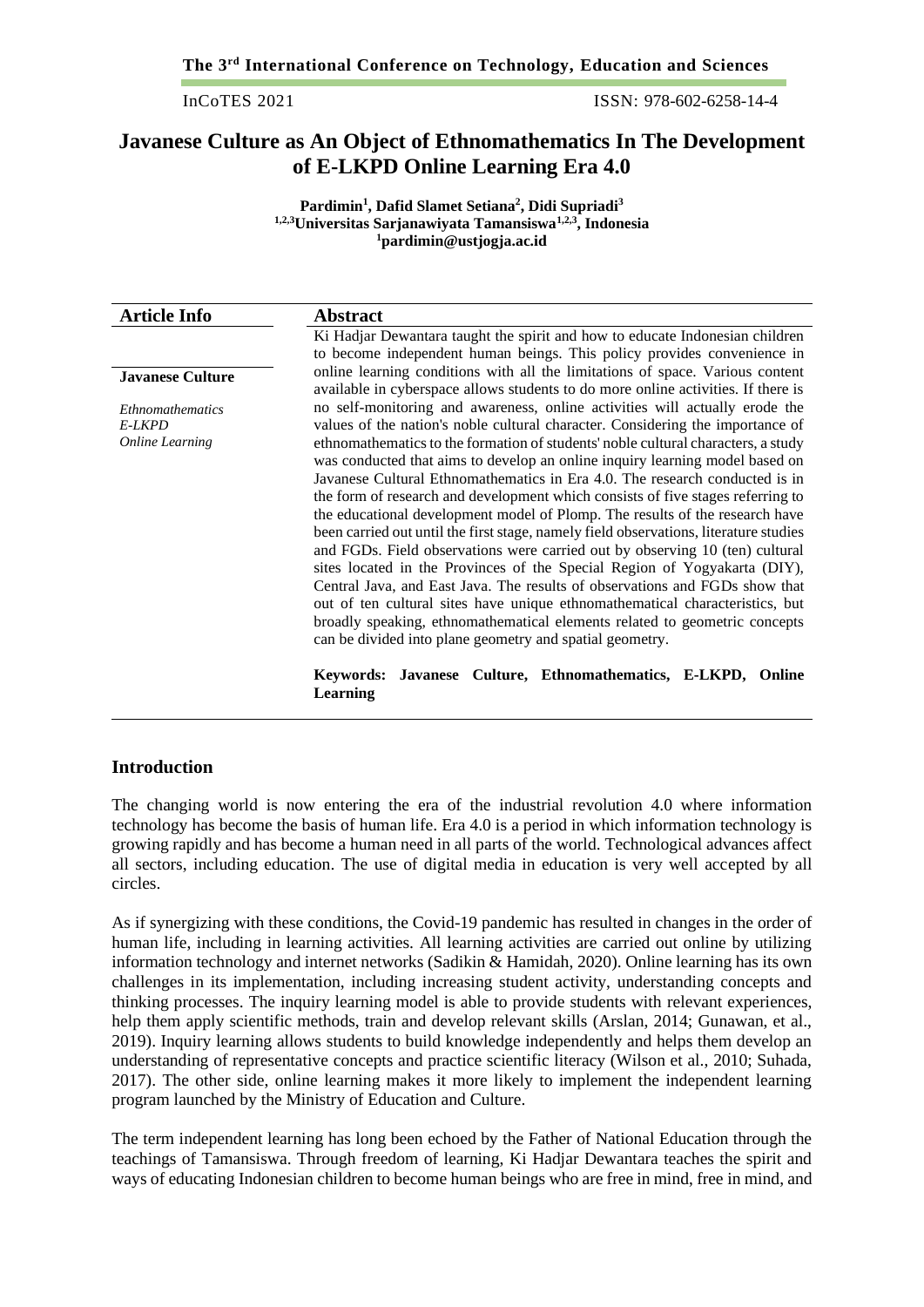free in body/energy. This policy is certainly very easy to feel especially in conditions of online learning with all the limitations of space. Through this policy, schools can use a curriculum that adapts to the learning needs and conditions of students.

The amount of interesting content available in cyberspace allows students to do more online activities. If there is no supervision from parents, as well as personal awareness to limit oneself, internet use will actually have a negative impact, including the erosion of the nation's noble cultural character values. This happens because of the lack of application and understanding of the importance of cultural values in society. The erosion of the value of this cultural character is seen by current phenomena such as the amount of violence, riots, self-destructive activities, juvenile delinquency, and so on.

Cultural values as the foundation of the nation's character need to be instilled from an early age so that each individual is able to better understand, interpret, and appreciate and realize the importance of cultural values in carrying out every activity of life. Cultivation of cultural values can be done through the family environment, education, and society, not least through learning mathematics.

Cultural elements can be brought to mathematics learning through ethnomathematics (Rahmawati  $\&$ Muchlian, 2019). Ethnomathematics is a way of expressing mathematical concepts that grow in various aspects of students' lives and contextual experiences (Rosa & Orey, 2011; Widada, et al., 2018). Ethnomathematics can be studied very broadly and deeply. In this study, the study focused on the ethnomathematics of Javanese culture. Javanese culture is a culture that originates from Java and is embraced by the Javanese people, especially in Central Java, Yogyakarta, and East Java. Javanese culture can be studied from the point of view of literature, language, kingdom, architecture, calendar, and art. In this research, Javanese culture is focused on the study of architecture by applying it to the concept of geometry.

Through Javanese culture, noble values can be obtained that can be used as a source of universal character education (Budiyono & Feriandi, 2017). Given the importance of ethnomathematics to the formation of the noble cultural character of students in the 4.0 era as well as in the midst of a pandemic with the implementation of online learning policies, a study was conducted that aims to develop an online inquiry mathematics learning model based on Javanese Cultural Ethnomathematics in Era 4.0.

# **Method**

The research conducted is in the form of research and development which refers to the educational development model of Plomp (Plomp, 1997). The research stages include: (1) Initial Investigation Phase, (2) Design Phase, (3) Realization/Construction Phase, (4) Test, Evaluation, and Revision Phase, and (5) Dissemination and Implementation Phase. The details of the description of the activity stages are described as follows.

Phase 1 includes field observations, literature studies and FGDs. Field observations were carried out through observations at 10 (ten) cultural sites located in the Provinces of the Special Region of Yogyakarta (DIY), Central Java, and East Java. Stage 2 is carrying out the design stage by designing learning models including instructional model guidebooks, compiling learning tools and compiling research instruments.

Stage 3 is the realization/construction by carrying out small-scale trials and large-scale trials by carrying out online learning using the learning model that has been developed. Stage 4, namely tests, evaluations, and revisions by carrying out tests on all students as research subjects and collecting data. The last research stage is dissemination and implementation by carrying out online learning with an online inquiry mathematics learning model based on Javanese Culture ethnomathematics in Era 4.0 according to the guidelines that have been prepared. This research is focused on the first stage.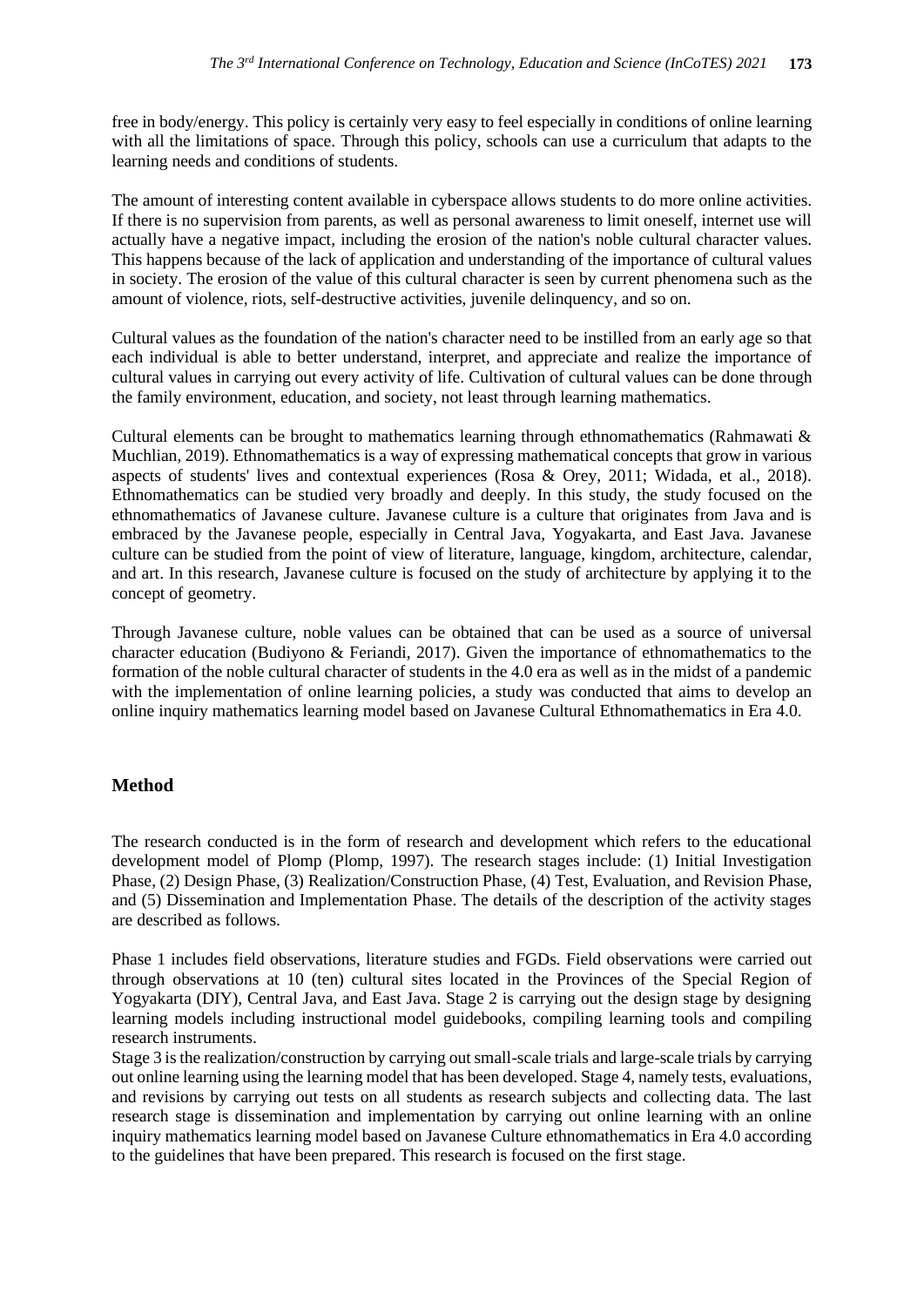Data collection techniques in this study are test techniques, online questionnaires, and observation. The implementation of the test uses a concept understanding test instrument, the technique of filling out a questionnaire using a questionnaire via a google form, while the observation uses a learning implementation form. From the data collection, the test results data, questionnaire results data and observation results were obtained. The data were then analyzed using quantitative descriptive analysis techniques.

# **Results and Discussion**

This research has been carried out until the first stage, namely field observations, literature studies and FGDs. Field observations were carried out through observations at 10 (ten) cultural sites located in the Special Region of Yogyakarta (DIY), Central Java, and East Java. The ten cultural sites are the Yogyakarta Palace (DIY), "Museum Kereta" of Yogyakarta Palace (DIY), Prambanan Temple (DIY), Ratu Boko Site (DIY), Yogyakarta Kekayon Puppet Museum (DIY), Surakarta Palace (Central Java), Borobudur Temple ( Central Java), Dieng Temple (Central Java), Trowulan Site (East Java), and Wringin Lawang Gate (East Java).

Due to the pandemic conditions, observations were carried out both in person and online/virtually. Several cultural sites that can be directly observed prior to the implementation of Large-Scale Social Restrictions (PSBB) include the Yogyakarta Palace, Yogyakarta Palace Train Museum, and Ratu Boko Site, while observations on other cultural sites are carried out through searching for information on the official website, YouTube, brochures. , and other electronic sources.

The results of subsequent observations are used as the basis for the implementation of the FGD. FGD focused on identifying ethnomathematical objects found on cultural sites as well as determining the syntax of the learning model to be developed. Each cultural site has different characteristics, including ethnomathematical objects that can be explored in it. The identification of ethnomathematical objects obtained from observations at ten Javanese cultural sites focused on architectural studies by applying the concepts of geometry. The full description is presented as follows.

# **The Yogyakarta Palace**

The Yogyakarta Palace is the official palace of the Ngayogyakarta Hadiningrat Sultanate, which is located in the city of Yogyakarta, the Special Region of Yogyakarta, Indonesia. The palace building complex serves as the residence of the sultan and his palace household, which still carries out the sultanate tradition to this day. The palace is also one of the tourist attractions in the city of Yogyakarta. Part of the palace complex is a museum that houses various collections belonging to the sultanate, including gifts from European kings, replicas of palace heirlooms, and gamelan. Physically, the palace of the Sultans of Yogyakarta has seven core complexes, namely: *Siti Hinggil Ler* (North Hall), *Kamandhungan Ler* (North Kamandhungan), *Sri Manganti, Kedhaton, Kamagangan, Kamandhungan Kidul* (South Kamandhungan), and *Siti Hinggil Kidul* (South Hall). Almost all parts of the Yogyakarta Palace contain ethnomathematical elements related to geometric objects.



Figure 1. Gedhong Kaca and Bangsal Manis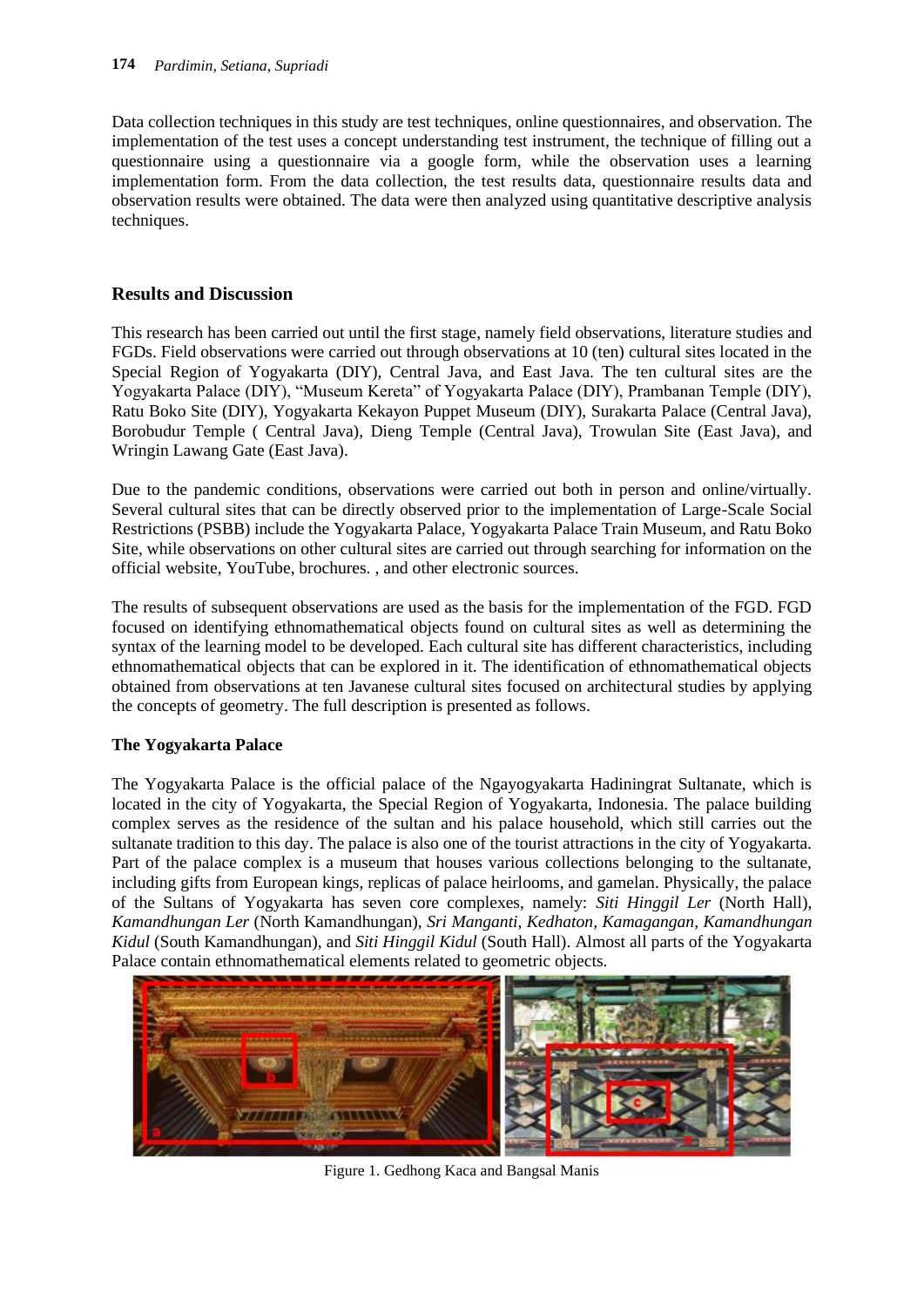The ethnomathematical elements in the geometric concepts found in the Yogyakarta Palace include rectangles (a), squares, rhombuses (c), triangles, trapezoids, parallelograms, circles (b), octagons. The geometry of space includes cubes, blocks, rectangular pyramids, prisms, cones, tubes, and spheres (Wijayanto, 2017).

### *Museum Kereta* **of Yogyakarta Palace**

The Yogyakarta Palace Train Museum is a special museum that contains a collection of horse-drawn carriages belonging to the Yogyakarta Sultanate Palace. The museum is located around the Yogyakarta Palace area. This museum's collection of *kereta* is tens of years old or even more than a hundred years old. Some are still used in royal ceremonies. Based on the shape, the *kereta* belonging to the palace are divided into 3 types. The first is an open-top and two-wheeled train. An example of this type of *kereta* is the *Kereta Kapolitin*. The second type is an open-top and four-wheeled train, for example *Kyai Jongwiyat* and all *kereta* that use the Landower name. The last type is a closed roof carriage and four wheels, for example *Nyai Jimat, Kyai Garudayaksa*, and *Kyai Wimanaputra*.



Figure 2. *Kereta Kyai Jongwiyat*

The ethnomathematical elements in the geometric concepts contained in the *Museum Kereta* of Yogyakarta Palace include rectangles, squares, rhombuses, triangles (b), parallelograms, trapezoids, and circles (a). The geometry of space includes cubes, blocks, rectangular pyramids, prisms, cones and tubes (Setiana, et al., 2021).

# **Yogyakarta Kekayon Puppet Museum**

The Kekayon Puppet Museum is a puppet museum located in the city of Yogyakarta. The museum, which was founded in 1990, has a collection of various puppets and masks and displays the history of wayang introduced from the 6th century to the 20th century. The puppets in this museum are made of leather, wood, cloth, and paper. This museum has several types of puppets, such as: *Wayang Purwa, Wayang Madya* (telling the post-war era of Bharatayuddha), *Wayang Thengul, Wayang Klithik* (telling Damar Wulan and Minakjinggo), *Wayang Beber, Wayang Gedog* (story of Dewi Candrakirana), *Wayang Suluh* (about history of the struggle for Indonesian independence), and others (Yogyakarta Special Region Cultural Office, 2014).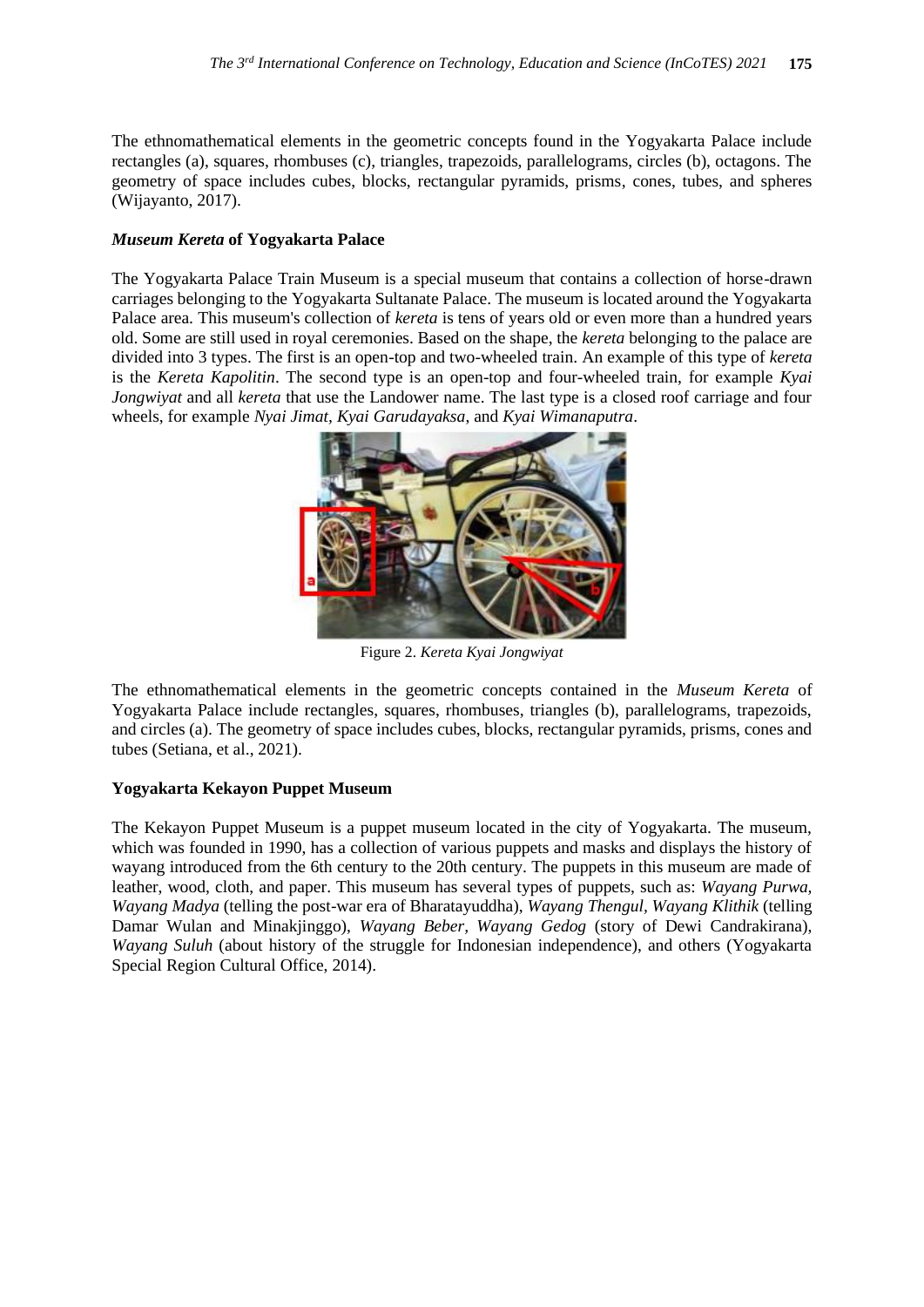

Figure 3. Entrance of the Kekayon Puppet Museum and Replica of the *Wayang Rama*

The ethnomathematical-based geometric objects found in the Wayang Kekayon Museum Yogyakarta are rectangles (a), squares, rhombuses, triangles, and circles. The geometry of space includes cubes, blocks (b), rectangular pyramids, and prisms.

### **Prambanan Temple**

Prambanan Temple or Roro Jonggrang Temple is the largest Hindu temple complex in Indonesia which was built in the 9th century AD. This temple is dedicated to *Trimurti*, the three main Hindu gods, namely Brahma as the creator god, Vishnu as the guardian god, and Shiva as the destroyer god. This temple is a UNESCO World Heritage Site, the largest Hindu temple in Indonesia, as well as one of the most beautiful temples in Southeast Asia. The architecture of this building is tall and slender in accordance with Hindu architecture in general. The temple is decorated with narrative reliefs that tell of Hindu epics; Ramayana and Krishnayana. On the walls of the temple there are reliefs engraved on the inner wall of the fence along the gallery aisle that surrounds the three main temples.



Figure 4. Prambanan Temple and Temple Reliefs

Geometric ethnomathematics objects at Prambanan Temple are relatively the same as other cultural sites, including rectangles (b), squares, rhombuses, triangles (a), parallelograms, rhombuses, trapezoids, and circles. The geometry of space includes cubes, blocks, rectangular pyramids, prisms, cones, and spheres (Marsigit, et al., 2018).

### Ratu Boko Situs site

Ratu Boko site or Ratu Boko Palace is an archaeological site which is a complex of a number of remnants of buildings located approximately 3 km south of the Prambanan Temple complex. This site displays attributes as a place of activity or a king's residence/residence site. Ratu Boko is thought to have been used by people in the 8th century during the Sailendra dynasty (Rakai Panangkaran) of the Medang Kingdom (Hindu Mataram Period). Judging from the pattern of laying the remains of the building, it is strongly suspected that this site is a former palace (king's palace). This opinion is based on the fact that this complex is not a temple or a building with a religious character, but a fortified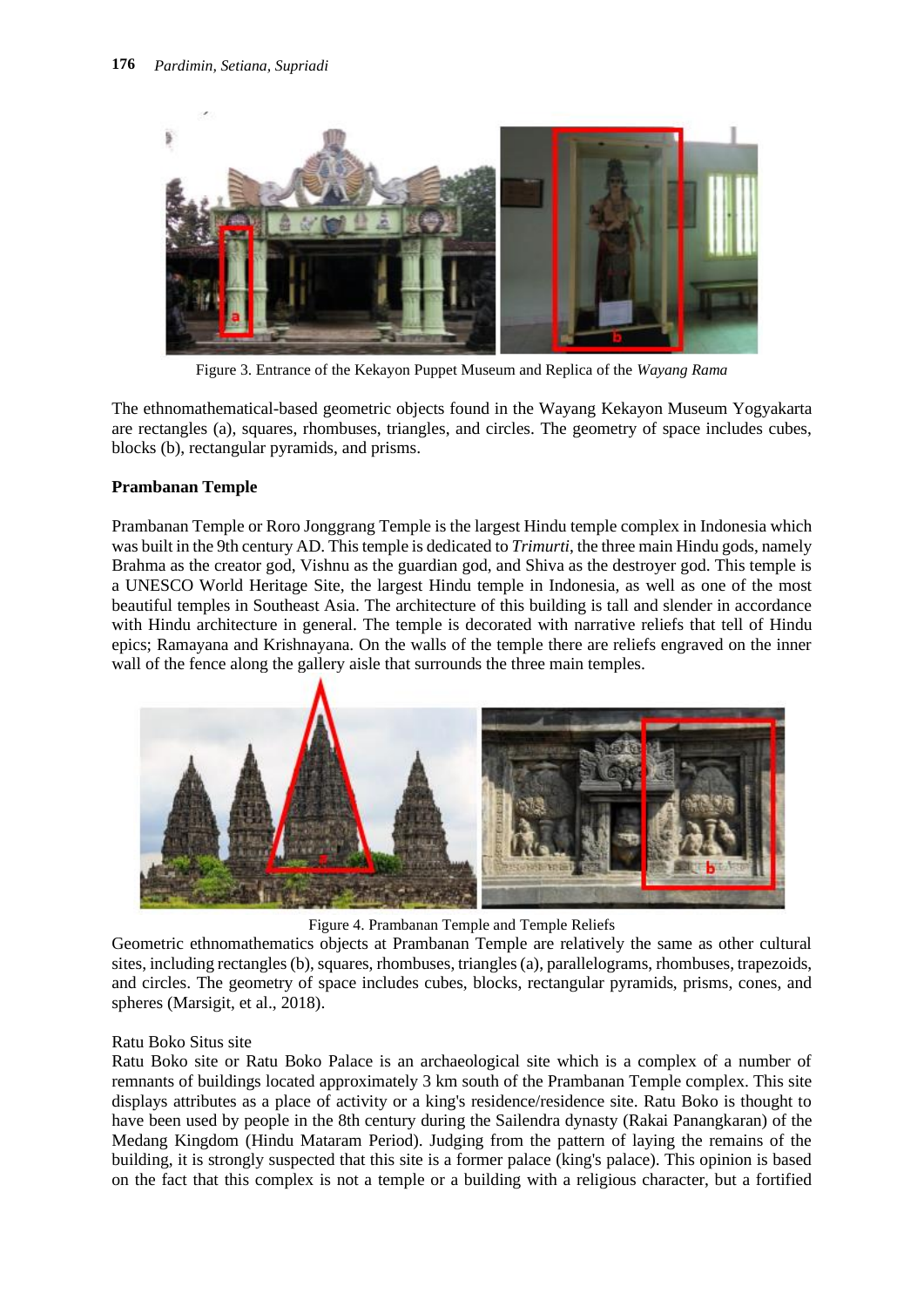palace with evidence of remnants of fort walls and dry moats as defensive structures (Soetarno, 2002). Remains of residential settlements were also found around the location of this site.



Figure 5. Ratu Boko Palace Gate and Ratu Boko *Pendopo*

Geometric ethnomathematics objects found at Ratu Boko Site include squares (a), triangles (b), rectangles (c), rhombuses, parallelograms, trapezoids, and circles. The geometry of space includes cubes, blocks, rectangular pyramids (b), prisms, cones and tubes (Rani, 2018).

#### **The Surakarta Palace**

Keraton Surakarta Hadiningrat is the official Palace of the Surakarta Hadiningrat Sunanate which is located in Surakarta City. This palace was founded by Sri Susuhunan Pakubuwana II in 1744. The entire area of the Surakarta palace includes the entire area within the Baluwarti fort, *alun-alun Lor, alun-alun Kidul, gapura Gladak*, dan kompleks Masjid Agung Surakarta and the Surakarta Grand Mosque complex. This palace has a fraction, namely the Yogyakarta Hadiningrat Palace from the Yogyakarta Sultanate (Kingdom of Yogyakarta). The basic spatial patterns of the two palaces (Yogyakarta and Surakarta) have many general similarities. The division of the palace includes: *Alun-Alun Lor* Complex, *Pagelaran Sasana Sumewa*, *Siti Hinggil Lor*, *Kamandungan Lor*, *Sri Manganti Lor*, *Kedhaton*, *Kamagangan* dan *Sri Manganti Kidul*, *Kamandungan Kidul*, *Siti Hinggil Kidul* and *Alun-Alun Kidul*.



Figure 6. The Main Door of the Surakarta Palace and the Sangga Buana Stage

Relatively many geometric ethnomathematical objects are found in the Surakarta Palace including squares, rectangles (a), triangles (b), trapezoids (c), rhombuses, parallelograms, and circles. The geometry of space includes cubes, blocks (d), rectangular pyramids, prisms, and tubes.

### **Borobudur Temple**

Borobudur is a Buddhist temple located in Borobudur, Magelang, Central Java. This stupa-shaped temple was founded by Mahayana Buddhists around the year 800 AD during the reign of the Syailendra dynasty. Borobudur is the largest Buddhist temple or temple in the world as well as one of the largest Buddhist monuments in the world (Soekmono, 1978). This monument consists of six square terraces on which there are three circular courtyards, the walls are decorated with 2,672 relief panels and originally there were 504 Buddha statues. Borobudur has the most complete and largest collection of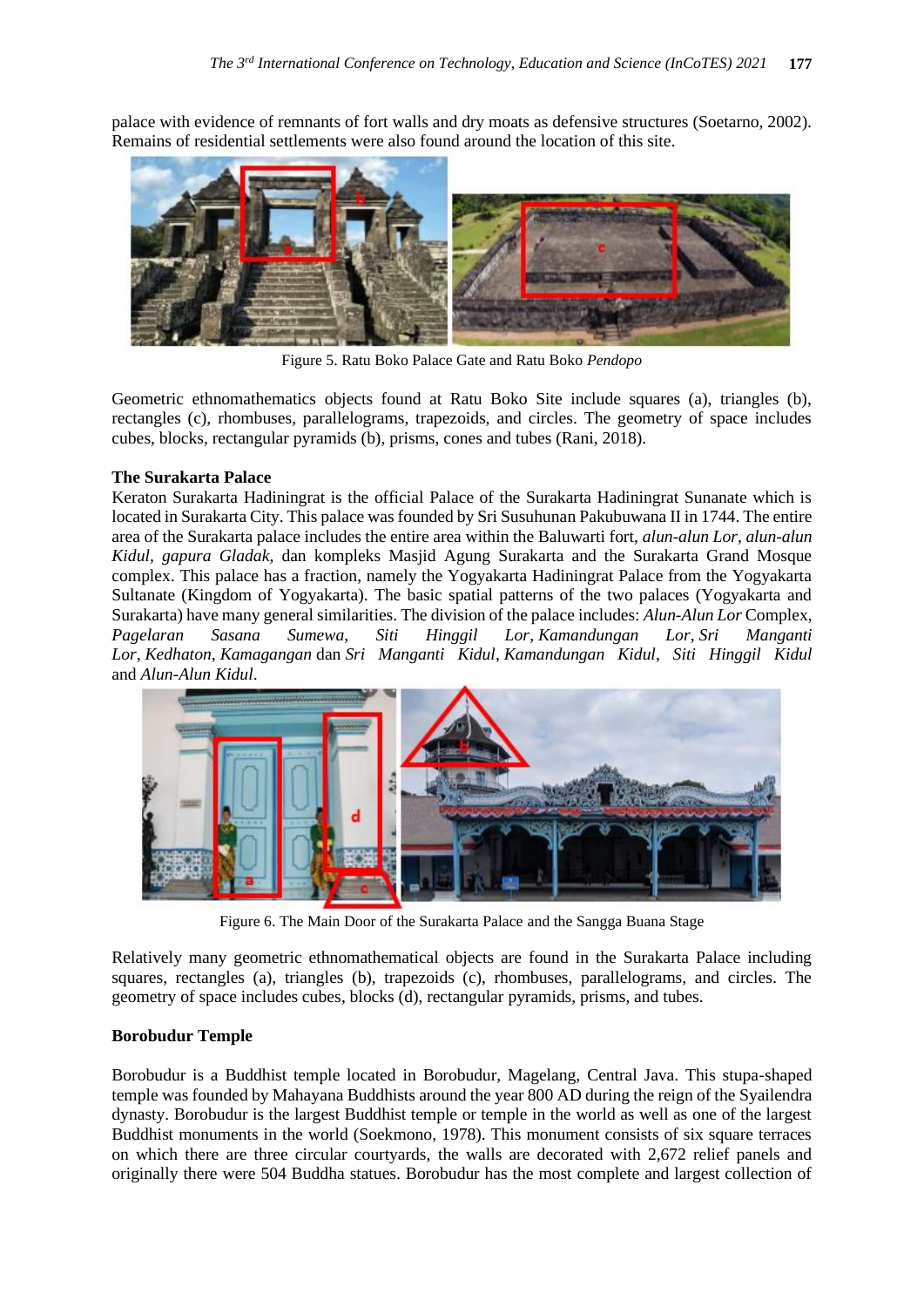Buddhist reliefs in the world. The largest main stupa is located in the center and at the same time crowning this building, surrounded by three circular rows of 72 perforated stupas in which there is a Buddha statue sitting cross-legged in a perfect lotus position with the Dharmachakra mudra (turning the wheel of dharma).



Figure 7. Buddha statues and Borobudur Temple

Ethnomathematics objects at Borobudur Temple can be used as learning materials for geometry in plane geometry and spatial geometry (Utami, et al., 2020). Field geometry objects include squares, rectangles, triangles, trapezoids, rhombuses (a), parallelograms, and circles (b) (Kurniawan & Hidayati, 2020). The geometry of space includes cubes, blocks, cones, and cylinders.

# **Dieng Temple**

The Dieng Temple Complex is a group of 7th century Hindu temple complexes located in the Dieng Plateau, Banjarnegara Regency, Central Java, Indonesia. This complex consisting of several buildings comes from the Kalingga Kingdom (George, 1968). This highland area is home to eight small Hindu temples which are one of the oldest surviving religious buildings ever built in Java. The complex is the oldest known menhir building in Central Java (Romain, 2011; Jordaan 1999). It was originally estimated that there were as many as 400 temples, but only eight remain today. The temple architecture of the northern part of Central Java is famous for its smaller size, simplicity, and relatively less ornamentation (Soekmono, 1988). The earliest use of Javanese mask architecture and the sea monster Makara are shown along the niches and entrances of the remaining buildings (Michele, 1977).



Figure 8. Arjuna Temple and Gatotkaca Temple

Geometric ethnomathematical elements that can be explored in Dieng Temple are rectangles (c), squares, triangles, and trapezoids. The geometry of space includes cubes, blocks (a), rectangular pyramids (b), and prisms. It can be said that the geometric object in Dieng Temple is a flat plane (Mahmudati & Lailiyah, 2020).

# **Trowulan Site**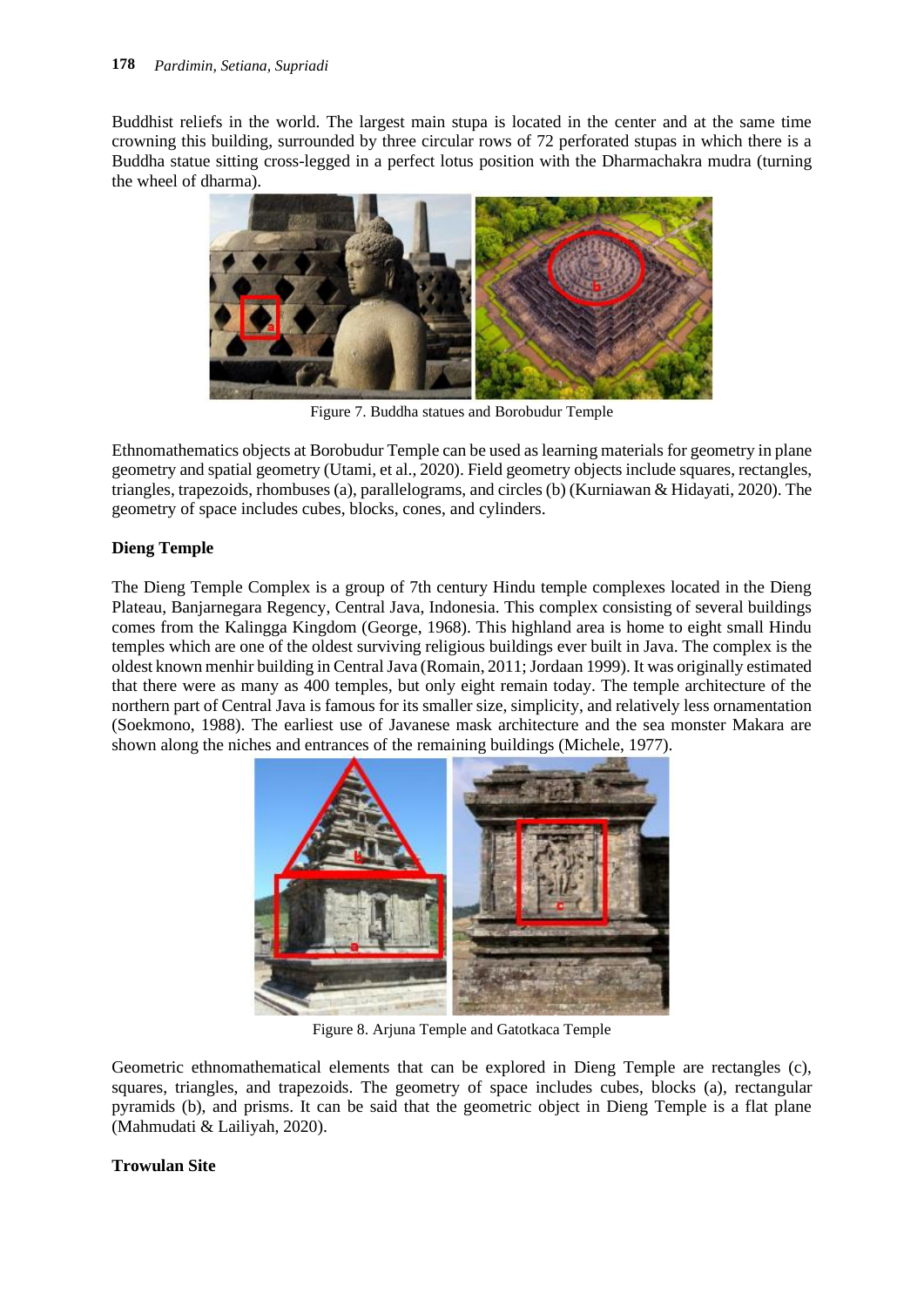The Trowulan site is an archaeological area from the classical period of Indonesian history located in Trowulan District, Mojokerto Regency, East Java. Various findings raised here show the characteristics of a fairly developed settlement. Based on chronicles, inscriptions, symbols, and records found around the area, it is strongly suspected that this site is related to the Majapahit Kingdom. Several archaeological sites are scattered in the Trowulan District. Some of these sites are in a state of disrepair, while others have been restored. Most of these ancient buildings are made of red brick. Some of the sites contained in the Trowulan Site complex include the Tikus Temple, Bajang Ratu Gate, Wringin Lawang, Brahu Temple, *Makam Putri Cempa*, Segaran Pond, Menak Jinggo Temple, *Watu Umpak* Site, *Makam Troloyo*.



Figure 9. Bajang Ratu Gate and Tikus Temple

Geometrical objects with ethnomathematical nuances at the Trowulan Site include rectangles, squares, triangles, trapezoids (a) and circles, while spatial geometry includes cubes, blocks, rectangular pyramids, tubes and prisms (Budiarto, 2016).

### **Wringin Lawang Gate**

Wringin Lawang Gate is a 14th century Majapahit heritage gate located in Jatipasar, Trowulan District, Mojokerto Regency, East Java. In Javanese, Wringin Lawang means Banyan Door. The structure and function of this grand gate building is made of red brick with a base area of 13 x 11 meters and a height of 15.5 meters (Arnawa, 1998). It is thought to have been built in the 14th century. This gate is commonly called the Candi Bentar style or the split gate type. This architectural style is thought to have emerged in the Majapahit era and is now commonly found in Balinese architecture. This gate is the entrance to an important building complex in the capital city of Majapahit.



Figure 10. Wringin Lawang Gate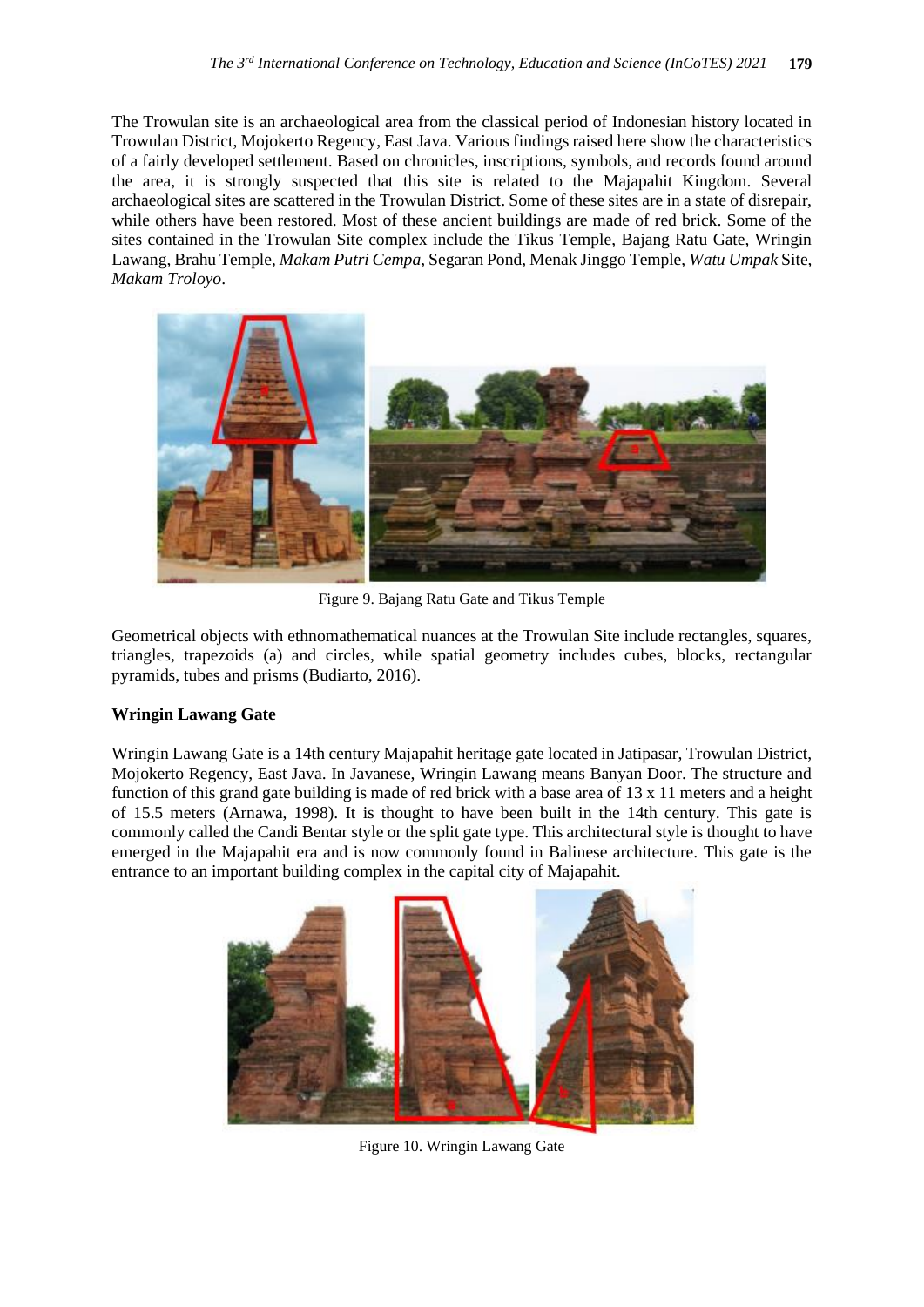Ethnomathematical objects that can be extracted from the Wringin Lawang Gate which is also a part of the Trowulan Site include rectangles, squares, triangles, and trapezoids, while for spatial geometry includes cubes, beams, rectangular pyramids, and prisms.

#### **Conclusion**

Based on the data analysis and discussion above, it can be concluded that from ten Javanese cultural sites, relatively many mathematical concepts can be identified in plane geometry and spatial geometry, including the concepts of triangles, squares, rectangles, rhombuses, parallelograms, trapezoids and circles. The concepts of spatial geometry that can be explored are beams, cubes, rectangular pyramids, prisms, tubes, spheres, and cones. This indicates that mathematics is close to culture and everyday life. This research is still in the field observation stage to identify mathematical objects. The identification results are then used as a basis for implementing the design phase, namely the preparation of products, learning tools, and research instruments based on Javanese Culture ethnomathematics. Javanese culture that contains elements of mathematics in it can be used as learning materials in schools as an alternative to learning materials outside of textbooks.

#### **Acknowledgements**

The author would like to thank the Ministry of Education and Culture of the Republic of Indonesia for providing research grants through the PTUPT scheme in 2021.

#### **References**

- Arnawa, B. (1998). *Mengenal Peninggalan Majapahit di Daerah Trowulan*. Penerbit Koperasi Pegawai Republik Indonesia Purbakala Trowulan
- Arslan, A. (2014). Transition between open and guided inquiry instruction. *Procedia Social And Behavioral Sciences*, *141*, 407-412.
- Budiarto, M.T. (2016). Etno-Matematika: Sebagai Batu Pijakan untuk Pembelajaran Matematika. *Prosiding Seminar Nasional Pendidikan Matematika 2016*, 1-9.
- Budiyono & Feriandi, Y.A. (2017). Menggali Nilai Nilai Kearifan Lokal Budaya Jawa Sebagai Sumber Pendidikan Karakter. *Prosiding SNBK (Seminar Nasional Bimbingan dan Konseling), 1(1), 92-103.*
- Coedès, George *(1968). Walter F. Vella, ed. The Indianized States of Southeast Asia. trans.Susan Brown Cowing. University of Hawaii Press.*
- Dinas Kebudayaan Daerah Istimewa Yogyakarta. (2014). *Koleksi Unggulan Museum Yogyakarta*. Yogyakarta, Indonesia: Penulis.
- Gunawan, G., Harjono, A., Hermansyah, H., & Herayanti, L. (2019). Guided inquiry model through virtual laboratory to enhance students' science process skills on heat concept. *Jurnal Cakrawala Pendidikan*, *38*(2), 259-268.
- Jordaan, R. E. (1999). The Śailendras, the Status of the Ksatriya Theory, and the Development of Hindu-Javanese Temple Architecture. Bijdragen tot de Taal-, Land-en Volkenkunde, 155(2), pages 210-243
- Kurniawan, W. & Hidayati, T. (2020). Ethnomathematics in Borobudur Temple and Its Relevance in Mathematics Education: A Literature Study. *Jurnal Pendidikan Progresif, 10(1)*, 91-104. doi: 10.23960/jpp.v10.i1.202011.
- Mahmudari, R. & Lailiyah, S. (2020). The Study Of Ethnomathematic Objects In The Dieng Temple Wonosobo, Central Java. *Matematika dan Pembelajaran, 8(2)*, 133-143.
- Marsigit, Setiana, D.S., Hardiarti, S. (2018). Pengembangan Pembelajaran Matematika Berbasis Etnomatematika. *Prosiding Seminar Nasional Pendidikan Matematika Etnomatnesia*, 20-38.
- Michell, G, (1977) The Hindu Temple: An Introduction to its Meaning and Forms". pp. 160-161. University of Chicago Press.
- Plom, T. (1997). *Educational and Training System Design.* Enchede: The Netherlands University of Twente.
- Rahmawati, Y. & Muchlian, M. (2019). Eksplorasi Etnomatematika Rumah Gadang Minangkabau Sumatera Bara. *Jurnal Analisa, 5(2)*, 124-135.
- Rani, V. (2018). Etnomatematika pada Candi Ratu Boko Sebagai Pendukung Pembelajaran Matematika Realistik. *Prosiding Seminar Nasional Pendidikan, 1(1)*, 1-18.